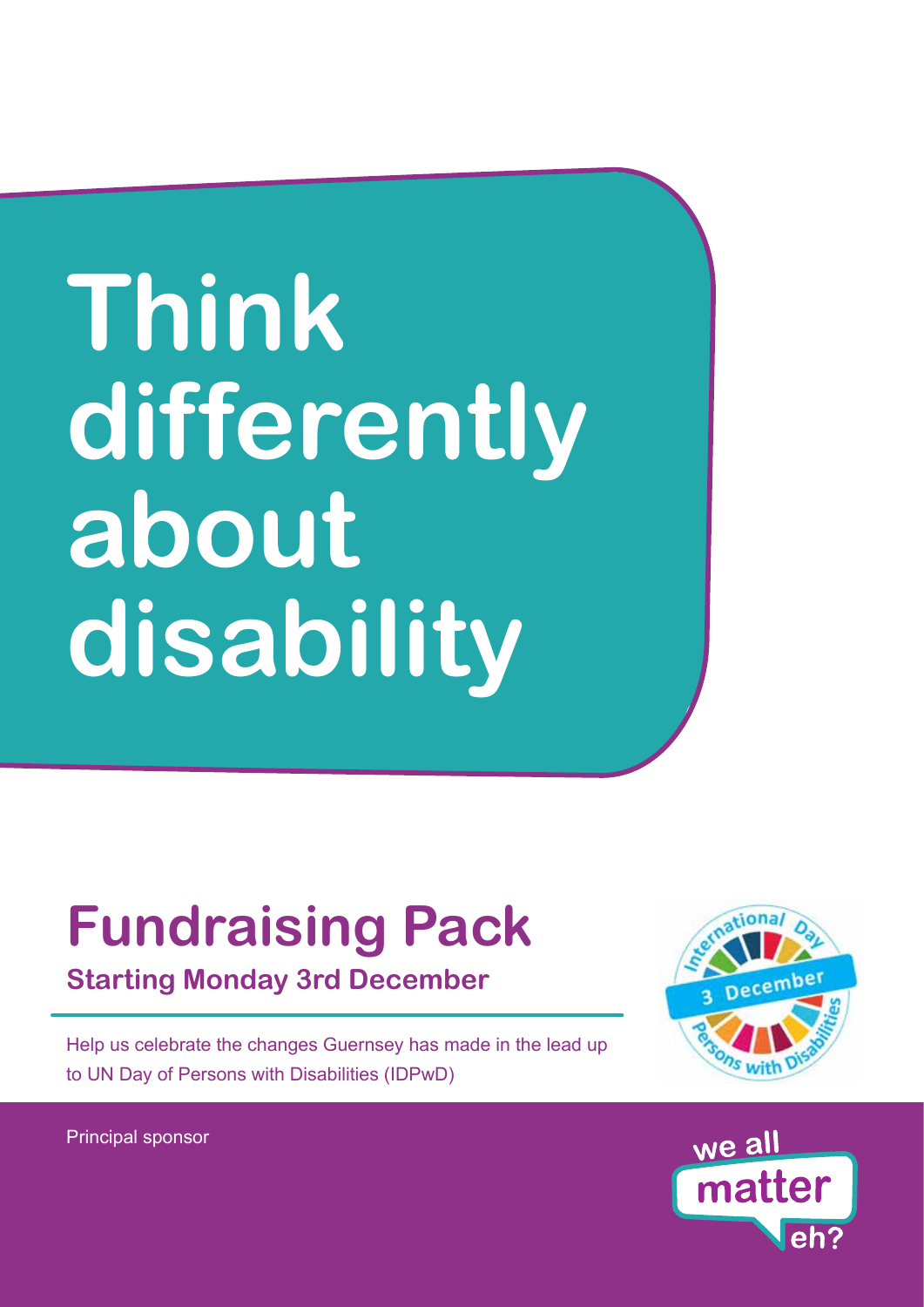# **Help us to #MakeAChange**

Thank you so much for deciding to fundraise for the #MakeAChange campaign. Whether you're organising a bake sale or holding a dress down day, we hope you'll have fun celebrating International Day of Persons with Disabilities (IDPwD) and have the chance to 'Think Differently about Disability'.

### **Why fundraise?**

There are over 13,000 disabled people and 4,000 carers in Guernsey. In a community the size of ours it's likely that you'll know, provide services for or interact with disabled islanders regularly. We know Guernsey cares about the issues surrounding disability and how to become a more inclusive island. The #MakeAChange campaign is a response to that desire.

By making changes in your business, organisation or community group and raising money, you can have a significant impact on how disabled islanders take a full and active part in the community.

**Don't forget to share your #MakeAChange stories and fundraising events on matter.gg**. We'd love to know how your event is going and if there's anything we can do to help.

### **Where the money goes?**

All the money raised goes to support the Guernsey Disability Alliance (GDA), the volunteer group We All Matter Eh? which is a voice of disabled islanders. By increasing disabled islanders and carers opportunities to take a full and active part in community life we increase their purchasing power (Purple Pound) locally.

### **Karen Blanchford**

We All Matter Eh? Partnership Director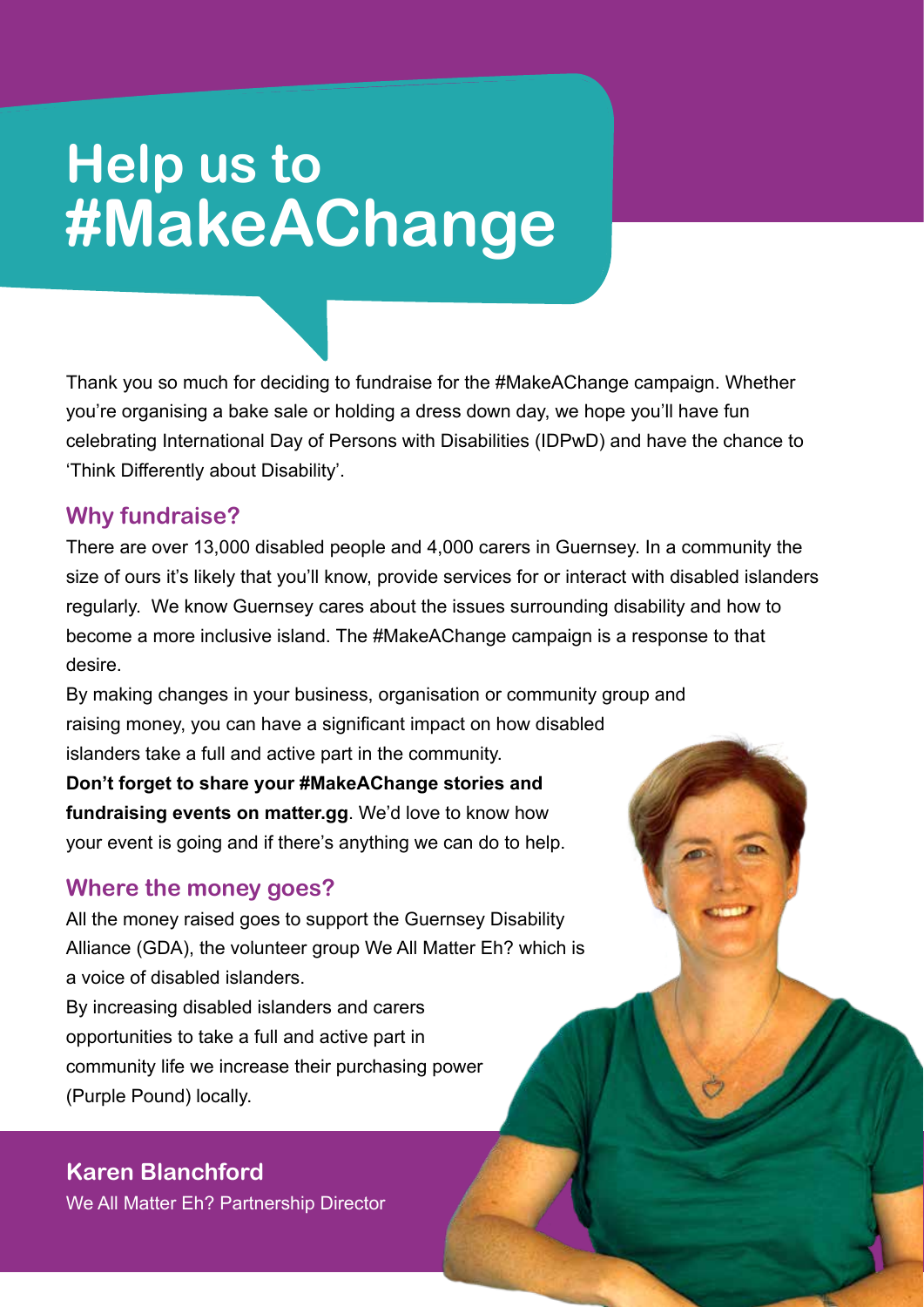### **International Day of Persons with Disabilities**

#### **What is this UN Observance Day about?**

The United Nations' (UN) International Day of Persons with Disabilities (IDPwD) is observed annually on the 3rd of December. We hope to involve as many islanders as possible in these celebrations on the day itself or during that week. To find out more about IDPwD follow this link to our website www.matter.gg. Another good resource is www.idpwd.com.au

### **Who can be involved?**

Everyone! There are different ways that you can be involved

#### **Businesses**

IDPwD can provide the spark for employers, businesses and organisations to take action over the other 364 days of the year. You can also sponsor, support or celebrate through community events, create an event for your employees or network. You could lend your voice through social media, articles, letters to the editor, blogs and newsletters about IDPwD and by raising awareness about disability issues. There is no limit.

#### **Communities**

Community involvement is an excellent way to build awareness of IDPwD. Organisations, businesses or local government can champion, support or organise a community activity which builds inclusive participation, highlights achievements of people with disability and signals a welcoming community for people with disability.

#### **Schools**

IDPwD is a great opportunity to break down the barriers with young people, in doing so building awareness and understanding of disabled islanders. IDPwD celebrates inclusiveness and can be adapted to many activities. It can be integrated with the curriculum such as physical education, social sciences, history, english, creative arts, engineering and design and community outreach.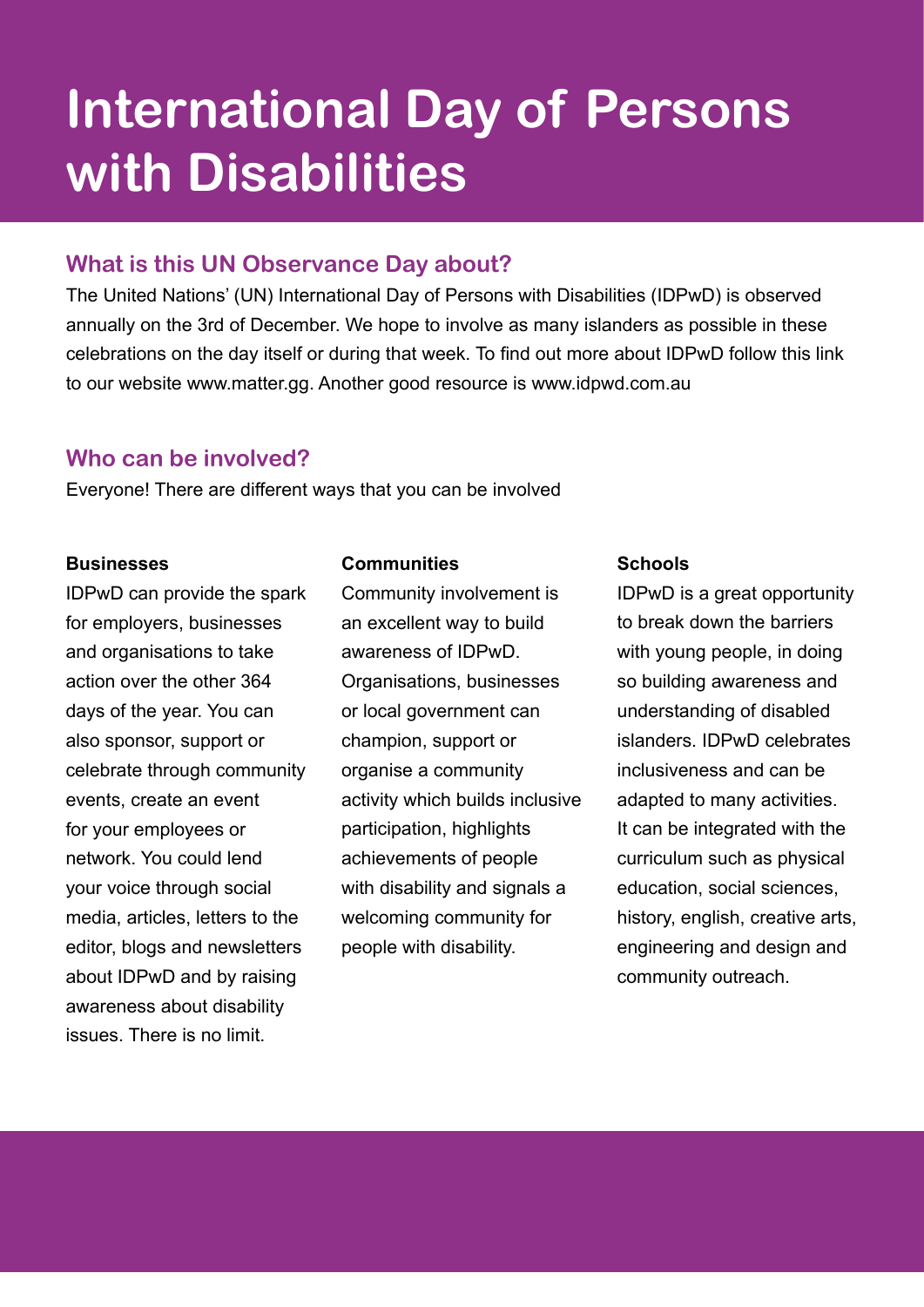### **More fundraising ideas**

### Morning or Afternoon Tea

Host a morning tea.



### Cocktail Party

Host a cocktail party to mark IDPwD and invite a guest speaker or make an announcement about the changes you have made.

### Art

Ask local artists to dedicate an art show or develop a piece of art on the lives of people with impairments or health conditions that effect their everyday lives. You can also enter our 'design an envelope competition', visit matter.gg for more information.

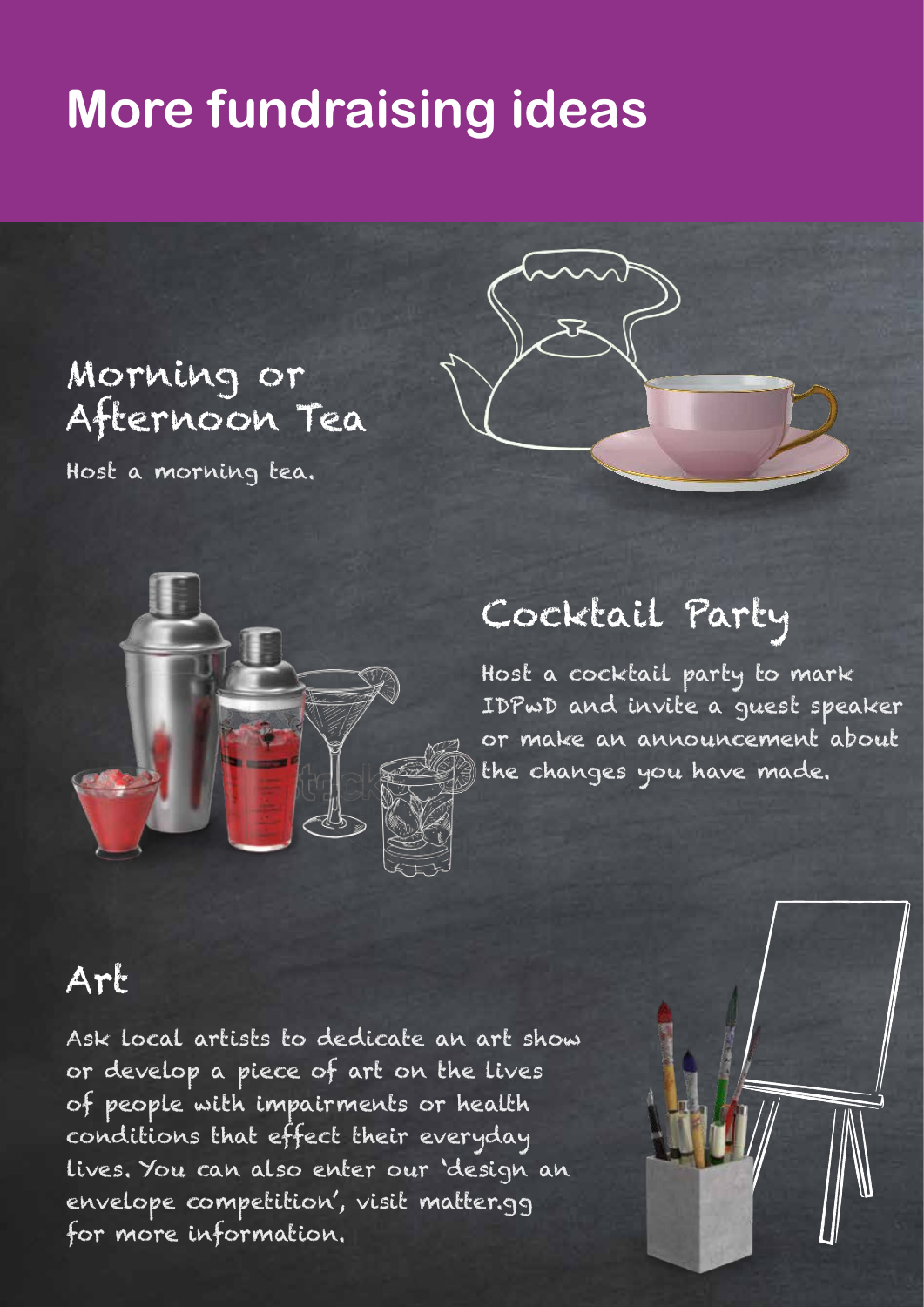### **More fundraising ideas**

### Hold a cake sale

Make some cakes, then sell them. Simple, effective and; a great source of endless compliments about your baking prowess!



### Dress up or down

A classic fundraiser that is easy for anyone to join in. From something purple to full on fancy dress, or Christmas jumper day - fun for everyone.

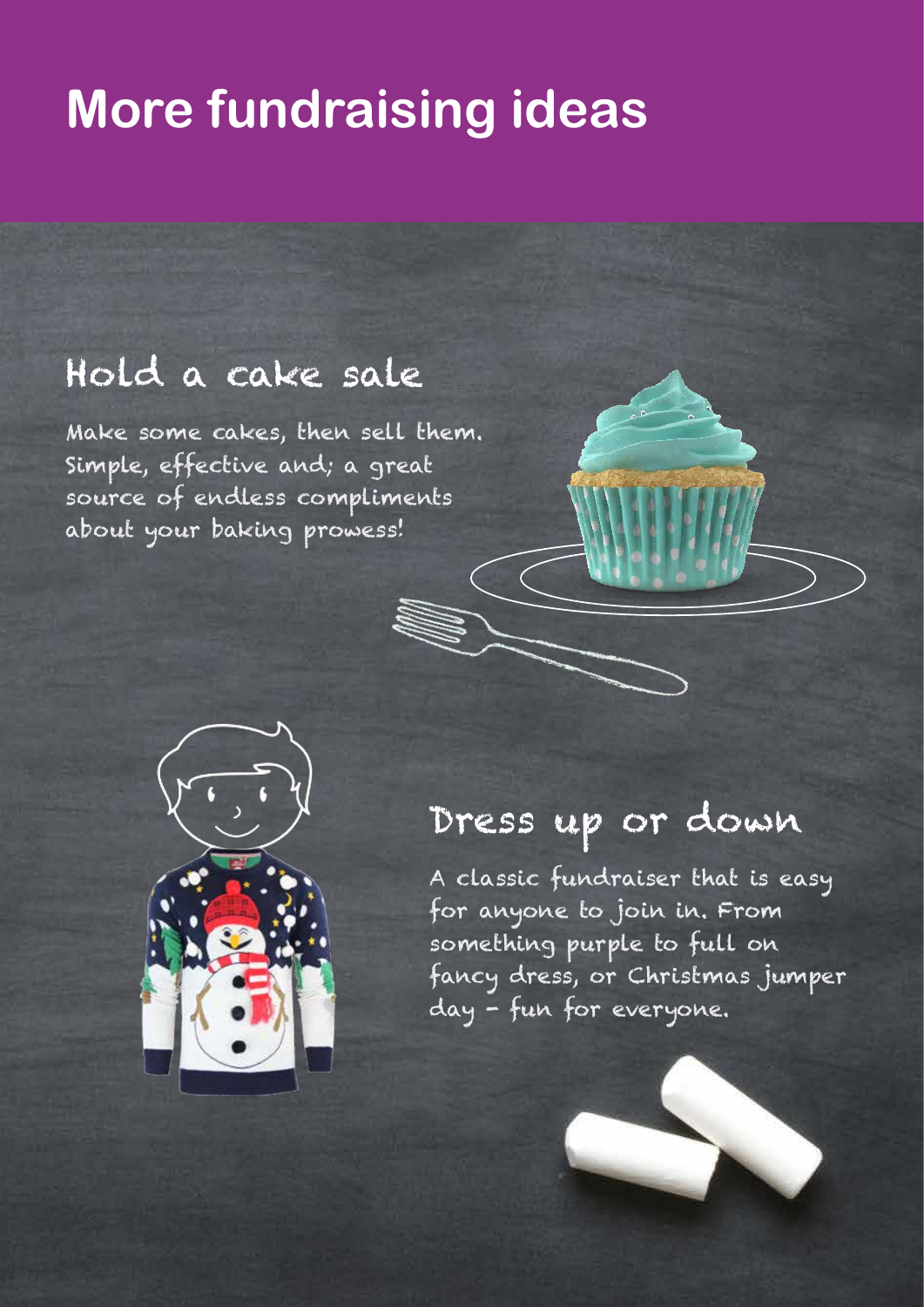# **Maximise your fundraising with our handy tips**

### **Match giving**

Ask your employer if they will match your fundraising total, pound for pound.

### **Collect loose change**

Label up an old jam jar and put it at the end of your desk to gather everyones loose change. If you want to hold a collection in a public space e.g. house-to-house, where you live or on the high street in town, you'll need a permit from the States of Guernsey.

### **Get the boss on board**

You'll be amazed at the difference it makes.

### **Partnerships**

Think about how you can team up with another business, community group or school to undertake an activity or event. Or ask one of our member groups to speak at your event. www.gda.org.gg

### **Keep it safe**

Before holding an event, we advise you to complete a risk assessment to identify any potential risks and hazards as well as first aid facilities.

Remember you'll need adequate facilities to prepare and serve food safely.

### **Register your event**

Please register your event at www.matter.gg/ make-a-change/fundraising-events-takingplace/

### **Media releases**

It would be great if you would consider sending out a media release locally to raise awareness. You can also add your events and the change cards you have actioned at www.matter.gg

### **Promote your event**

- Go to our website and download our posters
- On social media
- On local radio, in the local press and TV

### **Social media**

Please share your event on social media Twitter: @WeAllMatterEh #MakeAChange #AccessibleTown Facebook: www.facebook.com/Mattergg

### **What if I'm not able to organise an event?**

You may not be able to host a large event, but you can still show your awareness through other celebrations. Check out what else is happening at www.matter.gg/make-achange/fundraising-events-taking-place/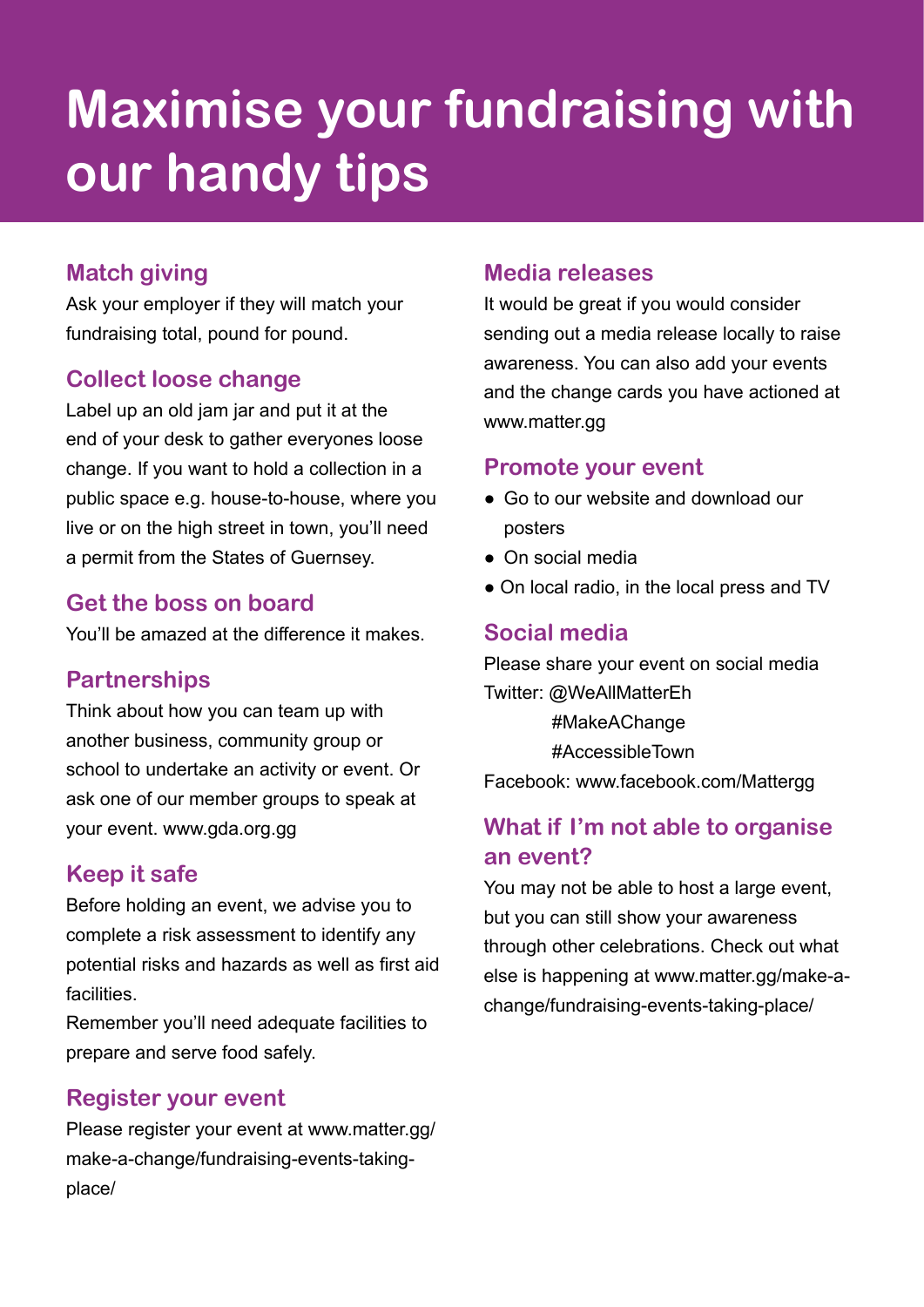

# **We're holding a Fundraising Event**

**We're going to....**

### **Date:**

**...to raise money and encourage the community to 'Think Differently about Disability' and #MakeAChange**

**For more information visit matter.gg**



**#makeachange**